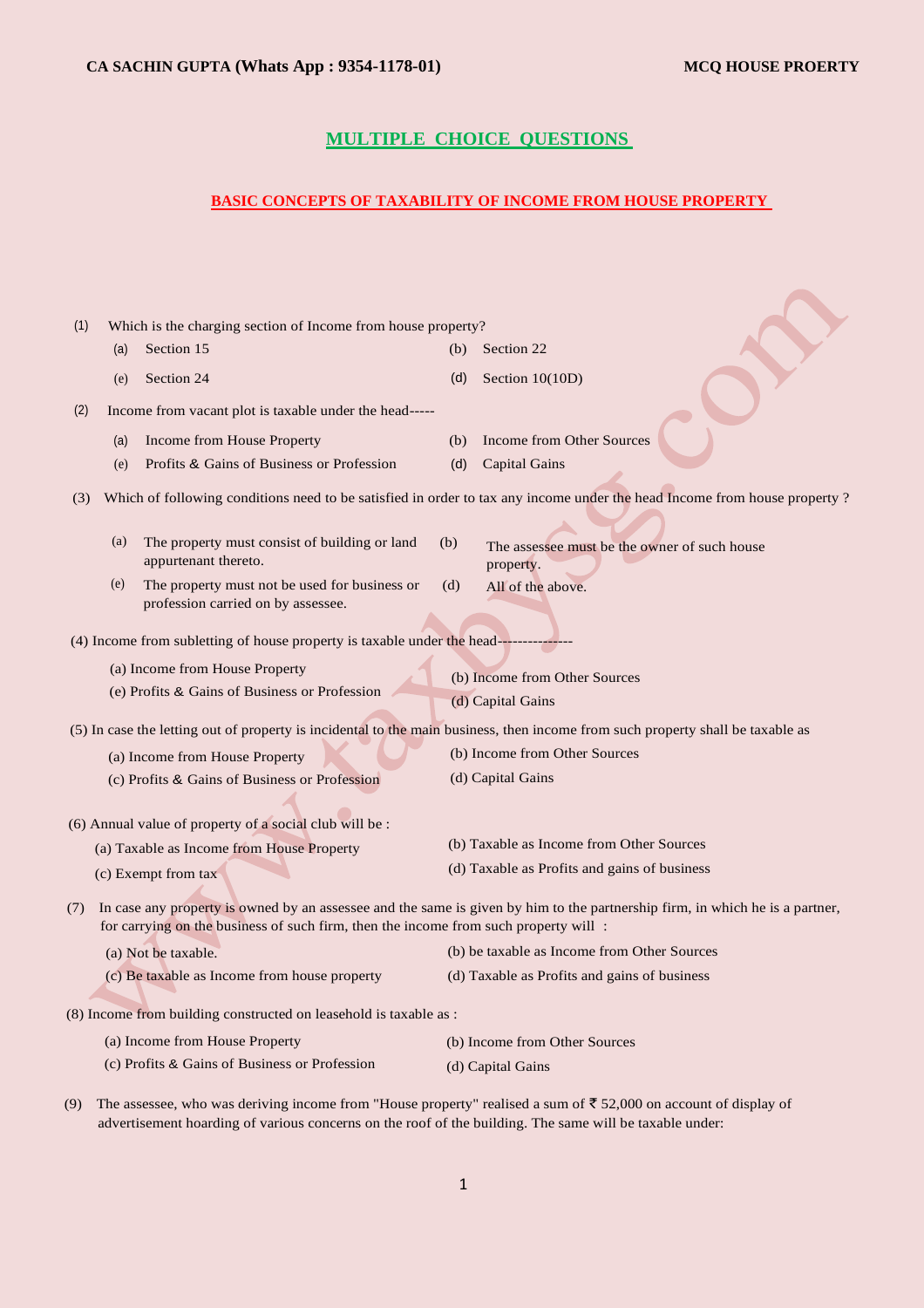| CA SACHIN GUPTA (Whats App : 9354-1178-01)                                                                                                                             | <b>MCQ HOUSE</b>                                                                                                                                               |
|------------------------------------------------------------------------------------------------------------------------------------------------------------------------|----------------------------------------------------------------------------------------------------------------------------------------------------------------|
| <b>PROERTY</b>                                                                                                                                                         |                                                                                                                                                                |
| (a) Income from House Property                                                                                                                                         | (b) Income from Other Sources                                                                                                                                  |
| (c) Profits & Gains of Business or Profession                                                                                                                          | (d) Capital Gains                                                                                                                                              |
| $(10)$ Composite rent of let-out house property is taxable as $-$                                                                                                      | (Dec. 2014)                                                                                                                                                    |
| (a) Profits and gains from business or profession                                                                                                                      | (b) Income from other sources                                                                                                                                  |
| (c) Income from house property                                                                                                                                         | (d) Either (a) or (b) above depending upon certain                                                                                                             |
|                                                                                                                                                                        | conditions.                                                                                                                                                    |
| <b>COMPUTATION OF ANNUAL VALUE - SECTION 23</b>                                                                                                                        |                                                                                                                                                                |
| $(11)$ Expected Rent is equal to $\overline{\phantom{a}}$                                                                                                              |                                                                                                                                                                |
| (a) Fair Rent                                                                                                                                                          | (b) Municipal Valuation                                                                                                                                        |
| (c) Lower of Fair Rent or Municipal valuation                                                                                                                          | (d) Higher of Fair Rent or Municipal valuation<br>subject to the maximum of Standard Rent                                                                      |
| (12) If Actual Rent received or receivable exceeds Expected Rent, the Gross Annual Value equals to-                                                                    |                                                                                                                                                                |
| (a) Actual Rent received or receivable                                                                                                                                 | (b) Expected Rent                                                                                                                                              |
| (c) Actual Rent - Expected Rent                                                                                                                                        | (d) None of these.                                                                                                                                             |
|                                                                                                                                                                        |                                                                                                                                                                |
| (13) The sum for which the property might reasonably be expected to let year to year is known as -                                                                     |                                                                                                                                                                |
| (a) Expected Rent                                                                                                                                                      | (b) Standard Rent                                                                                                                                              |
| (c) Annual value                                                                                                                                                       | (d) Municipal Valuation                                                                                                                                        |
| (14) In which of the following cases the annual value of the house is taken to be NIL.                                                                                 |                                                                                                                                                                |
| (a) One Self occupied house.                                                                                                                                           | (b) Vacancy for the whole period.                                                                                                                              |
| (c) Two Self occupied house.                                                                                                                                           | (d) All of the above                                                                                                                                           |
| (15) Sajal is the owner of a house property covered under the Rent Control Act. Municipal value $\bar{\tau}$ 30,000, actual rent $\bar{\tau}$ 25,000                   |                                                                                                                                                                |
| fair rent ₹ 36,000 and standard rent is ₹ 28,000. The gross annual value of the house property will be -                                                               | (Dec. 2014)                                                                                                                                                    |
| (a) ₹ 30,000                                                                                                                                                           | (b) ₹ 25,000                                                                                                                                                   |
| (c) ₹ 36,000                                                                                                                                                           | (d) ₹ 28,000                                                                                                                                                   |
|                                                                                                                                                                        | (16) Ram owns a house property in Delhi which he wants to give on rent. He seeks your help to determine the reasonable expected rent                           |
|                                                                                                                                                                        | when monthly municipal value is $\bar{\tau}$ 20,000, fair rent $\bar{\tau}$ 25,000 and standard rent $\bar{\tau}$ 22,000. The reasonable expected rent will be |
| computed with reference to following amount per month -                                                                                                                | (June, 2015)                                                                                                                                                   |
| (a) ₹ 22,000                                                                                                                                                           | (b) ₹ 20,000                                                                                                                                                   |
| (c) ₹ 25,000                                                                                                                                                           | (d) None of the above.                                                                                                                                         |
| (17) Find out the expected rent of house property A, if the following is given:                                                                                        |                                                                                                                                                                |
| Municipal value = ₹ 1,00,000; Fair Rent = ₹ 88,000;                                                                                                                    |                                                                                                                                                                |
| Standard Rent = ₹ 1,12,000. Actual Rent = ₹ 1,25,000                                                                                                                   |                                                                                                                                                                |
| $(a)$ ₹ 1,00,000                                                                                                                                                       | (b) ₹ 88,000                                                                                                                                                   |
| $(c)$ ₹ 1,12,000                                                                                                                                                       | $(d)$ ₹ 1,25,000                                                                                                                                               |
|                                                                                                                                                                        |                                                                                                                                                                |
| $(18)$ Find out the expected rent of house property X, if the following is given:<br>Municipal value = $\overline{\tau}$ 70,000; Fair Rent = $\overline{\tau}$ 88,000; |                                                                                                                                                                |
| Standard Rent = $\frac{3}{5}$ 1,12,000. Actual Rent = ₹ 1,25,000                                                                                                       |                                                                                                                                                                |
| $(a)$ ₹70,000                                                                                                                                                          | (b) ₹ 88,000                                                                                                                                                   |
| $(c)$ ₹ 1,12,000                                                                                                                                                       | $(d)$ ₹ 1,25,000                                                                                                                                               |
|                                                                                                                                                                        |                                                                                                                                                                |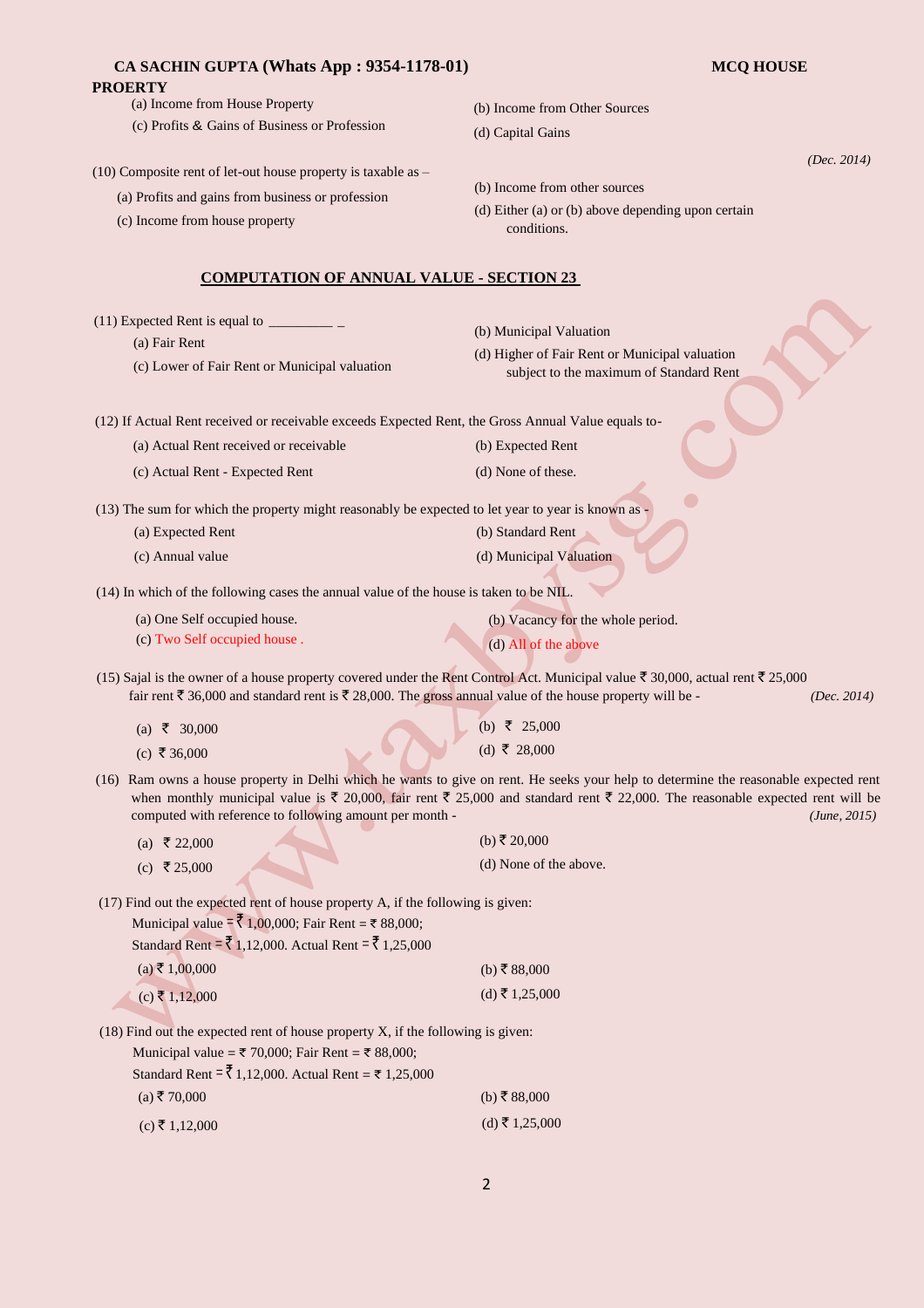| CA SACHIN GUPTA (Whats App: 9354-1178-01)                                                                                                                                                                                         |                                   | <b>MCQ HOUSE</b> |
|-----------------------------------------------------------------------------------------------------------------------------------------------------------------------------------------------------------------------------------|-----------------------------------|------------------|
| PBOERTY the expected rent of house property, if the following is given:                                                                                                                                                           |                                   |                  |
| Municipal value $=\xi$ 70,000; Fair Rent $=\xi$ 88,000; Standard Rent = $\xi$ 60,000 Actual Rent = $\xi$ 1,25,000                                                                                                                 |                                   |                  |
| ₹70,000<br>(a)                                                                                                                                                                                                                    | (b) ₹ 88,000                      |                  |
| (c) ₹ 60,000                                                                                                                                                                                                                      | (d) ₹ 1,25,000                    |                  |
| (20) Find out the expected rent of house property, if the following is given:                                                                                                                                                     |                                   |                  |
| Municipal value = $\bar{\xi}$ 65,000; Fair Rent = $\bar{\xi}$ 88,000; Standard Rent = $\bar{\xi}$ 60,000 Actual Rent = $\bar{\xi}$ 1,25,000                                                                                       |                                   |                  |
| $(a)$ ₹ 65,000                                                                                                                                                                                                                    | (b) ₹88,000                       |                  |
| $(c)$ ₹ 60,000                                                                                                                                                                                                                    | (d) ₹ 1,25,000                    |                  |
| (21) Find the Gross Annual Value of house property, if the following is given:<br>Municipal value = $\overline{5}10,000$ ; Fair Rent = $\overline{5}88,000$ ;<br>Standard Rent = ₹92,000; Actual Rent = ₹89,000.                  |                                   |                  |
| (a) ₹ 10,000                                                                                                                                                                                                                      | (b) ₹ 88,000                      |                  |
| (c) ₹92,000                                                                                                                                                                                                                       | (d) ₹89,000                       |                  |
| (22) Find the Gross Annual Value of house property if the following is given:<br>Municipal value = ₹1,00,000; Fair Rent = ₹88,000;<br>Standard Rent = ₹92,000; Actual Rent = ₹89,000.                                             |                                   |                  |
| ₹1,00,000<br>(a)                                                                                                                                                                                                                  | (b) ₹88,000                       |                  |
| ₹92,000<br>(c)                                                                                                                                                                                                                    | (d) ₹89,000                       |                  |
| (23) Find the Gross Annual Value of house property , if the following is given:<br>Municipal value = ₹1,00,000; Fair Rent = ₹1,20,000;<br>Standard Rent = ₹ 1,50,000; Actual Rent = ₹ 1,30,000.<br>(a) ₹1,00,000<br>(c) ₹1,50,000 | (b) ₹1,20,000<br>$(d)$ ₹ 1,30,000 |                  |
| (24) Find the Gross Annual Value of house property if the following is given:<br>Municipal value = $\bar{x}_{1,60,000}$ ; Fair Rent = $\bar{x}_{1,20,000}$ ;<br>Standard Rent = ₹1,50,000; Actual Rent = ₹1,55,000.               |                                   |                  |
| ₹1,60,000<br>(a)                                                                                                                                                                                                                  | (b) ₹ 1,20,000                    |                  |
| ₹1,50,000<br>(c)                                                                                                                                                                                                                  | $(d)$ ₹ 1,55,000                  |                  |
| (25) Find the Gross Annual Value of house property if the following is given:<br>Municipal value = ₹1,40,000; Fair Rent = ₹1,20,000;<br>Standard Rent = ₹1,50,000; Actual Rent = ₹1,30,000.                                       |                                   |                  |
| ₹1,40,000<br>(a)                                                                                                                                                                                                                  | (b) ₹ 1,20,000                    |                  |
| ₹1,50,000<br>(c)                                                                                                                                                                                                                  | (d) ₹ 1,30,000                    |                  |
| (26) Calculate the Gross Annual value from the following details:<br>Municipal Value - ₹45,000; Fair rental value - ₹50,000;<br>Standard rent - ₹48,000; Actual Rent - ₹42,000.                                                   |                                   |                  |
| (a) ₹50,000                                                                                                                                                                                                                       | (b) ₹ 48,000                      |                  |
| ₹45,000<br>(c)                                                                                                                                                                                                                    | (d) ₹ 42,000                      |                  |
| (27) Calculate the Gross Annual value from the following details:                                                                                                                                                                 |                                   |                  |
| Municipal Value - ₹45,000; Fair rental value - ₹50,000;                                                                                                                                                                           |                                   |                  |
| Standard rent - ₹48,000; Actual Rent Receivable - ₹75,000; Unrealised rent : ₹20,000                                                                                                                                              |                                   |                  |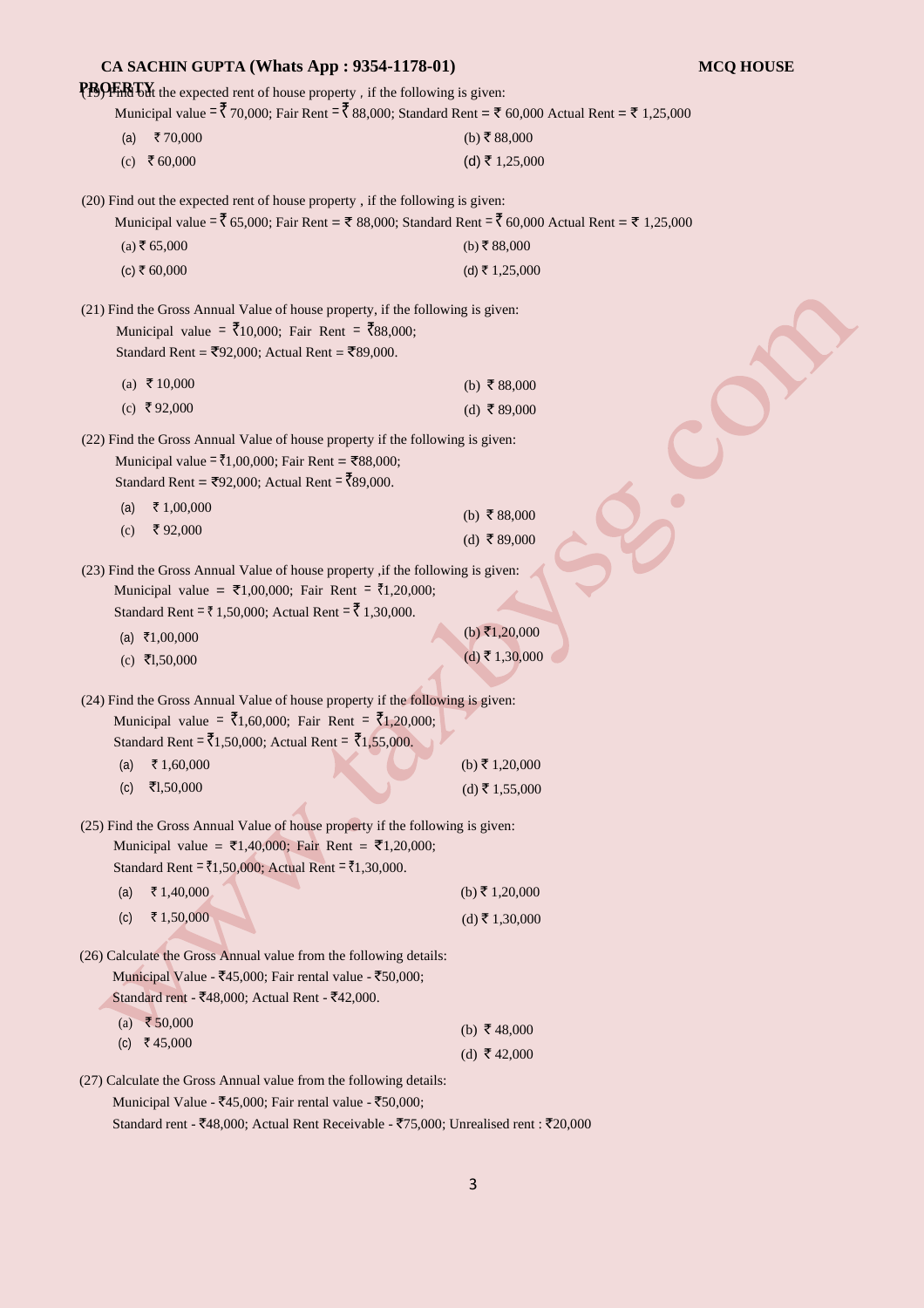| CA SACHIN GUPTA (Whats App: 9354-1178-01)                                                                                                      |                                                                                                                                                                                                                               | <b>MCQ HOUSE</b> |
|------------------------------------------------------------------------------------------------------------------------------------------------|-------------------------------------------------------------------------------------------------------------------------------------------------------------------------------------------------------------------------------|------------------|
| <b>PROERTY</b><br>$(a)$ ₹ 50,000                                                                                                               | (b) ₹55,000                                                                                                                                                                                                                   |                  |
| $(c)$ ₹ 45,000                                                                                                                                 | (d) ₹42,000                                                                                                                                                                                                                   |                  |
| (28) Calculate the Gross Annual value from the following details:                                                                              |                                                                                                                                                                                                                               |                  |
| Municipal Value - $\bar{5}45,000$ ; Fair rental value - $\bar{5}50,000$ ;                                                                      |                                                                                                                                                                                                                               |                  |
|                                                                                                                                                | Standard rent - ₹48,000; Actual Rent Receivable - ₹55,000; Unrealised rent : ₹20,000.                                                                                                                                         |                  |
| (a) ₹ $50,000$                                                                                                                                 | (b) ₹ 48,000                                                                                                                                                                                                                  |                  |
| $(c)$ ₹45,000                                                                                                                                  | (d) ₹ 35,000                                                                                                                                                                                                                  |                  |
| (29) Calculate the Gross Annual value from the following details:                                                                              |                                                                                                                                                                                                                               |                  |
| Municipal Value - ₹45,000; Fair rental value - ₹50,000;                                                                                        |                                                                                                                                                                                                                               |                  |
|                                                                                                                                                | Standard rent - ₹48,000; Actual Rent Receivable (11 months) - ₹46,000 Vacancy: 1 month                                                                                                                                        |                  |
| $(a)$ ₹50,000                                                                                                                                  | (b) ₹46,000                                                                                                                                                                                                                   |                  |
| $(c)$ ₹45,000                                                                                                                                  | (d) ₹48,000                                                                                                                                                                                                                   |                  |
|                                                                                                                                                |                                                                                                                                                                                                                               |                  |
| (30) Calculate the Gross Annual value from the following details:<br>Municipal Value - $\bar{5}45,000$ ; Fair rental value - $\bar{5}50,000$ ; |                                                                                                                                                                                                                               |                  |
|                                                                                                                                                | Standard rent - ₹48,000; Actual Rent Receivable (11 months) - ₹40,000 Vacancy: 1 month                                                                                                                                        |                  |
| (a) ₹50,000                                                                                                                                    | (b) ₹ 40,000                                                                                                                                                                                                                  |                  |
| $(c)$ ₹45,000                                                                                                                                  | (d) ₹48,000                                                                                                                                                                                                                   |                  |
| Actual Rent = $\bar{\mathbf{\zeta}}$ 15,000; Vacancy = 11 months.                                                                              | (31) Find the Gross Annual Value of house property of A if the following information is given:<br>Municipal value = $\bar{\tau}_{1,40,000}$ ; Fair Rent = $\bar{\tau}_{1,50,000}$ ; Standard Rent = $\bar{\tau}_{1,44,000}$ ; |                  |
| $(a)$ ₹ 1,40,000                                                                                                                               | $(b)$ ₹ 1,50,000                                                                                                                                                                                                              |                  |
| $(c)$ ₹ 15,000                                                                                                                                 | $(d)$ ₹ 1,44,000                                                                                                                                                                                                              |                  |
|                                                                                                                                                | (32) Find the Gross Annual Value of house property of X if the following is given -                                                                                                                                           |                  |
|                                                                                                                                                | Municipal value = $\bar{\xi}$ 80,000; Fair Rent = $\bar{\xi}$ 70,000; Vacancy = 12 months                                                                                                                                     |                  |
| $(a)$ ₹ 80,000                                                                                                                                 | $(b)$ Nil                                                                                                                                                                                                                     |                  |
| $(c)$ ₹70,000                                                                                                                                  | $(d)$ ₹ 10,000                                                                                                                                                                                                                |                  |
|                                                                                                                                                | <b>Service</b>                                                                                                                                                                                                                |                  |
| $(33)$ X is the owner of a house, the details of which are given below:                                                                        |                                                                                                                                                                                                                               | (June, 2009)     |
| (a) Municipal value : ₹ 30,000                                                                                                                 | (b) Actual rent : ₹ 32,000                                                                                                                                                                                                    |                  |
| (c) Fair rent : ₹ 36,000                                                                                                                       | (d) Standard rent : ₹ 40,000.<br>$\bullet$                                                                                                                                                                                    |                  |
|                                                                                                                                                |                                                                                                                                                                                                                               |                  |
| The gross annual value would be $-$                                                                                                            | (b) ₹ 35,000                                                                                                                                                                                                                  |                  |
| $(a)$ ₹ 36,000                                                                                                                                 | $(d)$ ₹ 40,000.                                                                                                                                                                                                               |                  |
| $(c)$ ₹30,000                                                                                                                                  |                                                                                                                                                                                                                               |                  |
|                                                                                                                                                | (34) Municipal value : ₹ 14,000; Fair rent : ₹ 14,500; Standard rent : ₹ 14,200. Actual rent as property let-out throughout the previous                                                                                      |                  |
| (a) ₹ 9,800                                                                                                                                    | year: ₹ 16,800. Unrealized rent of the previous year : ₹ 7,000. The annual value of the house property shall be (June 2007)                                                                                                   |                  |
| $(c)$ ₹ 14,200                                                                                                                                 | (b) ₹ 7,200<br>(d) ₹7,500                                                                                                                                                                                                     |                  |
|                                                                                                                                                |                                                                                                                                                                                                                               |                  |

(35) X is owner of house which has been let out at a monthly rent of  $\overline{5}$  25,000. The fair rent of the house is  $\overline{5}$  2,90,000 and standard rent is  $\bar{\tau}$  2,60,000. The municipal value of house is  $\bar{\tau}$  2,80,000 and municipal taxes are levied @ 10% of municipal value. The entire amount of municipal taxes are outstanding for the year ended 31-03-2020. The amount of municipal taxes to be allowed as deduction for computing the annual value will be :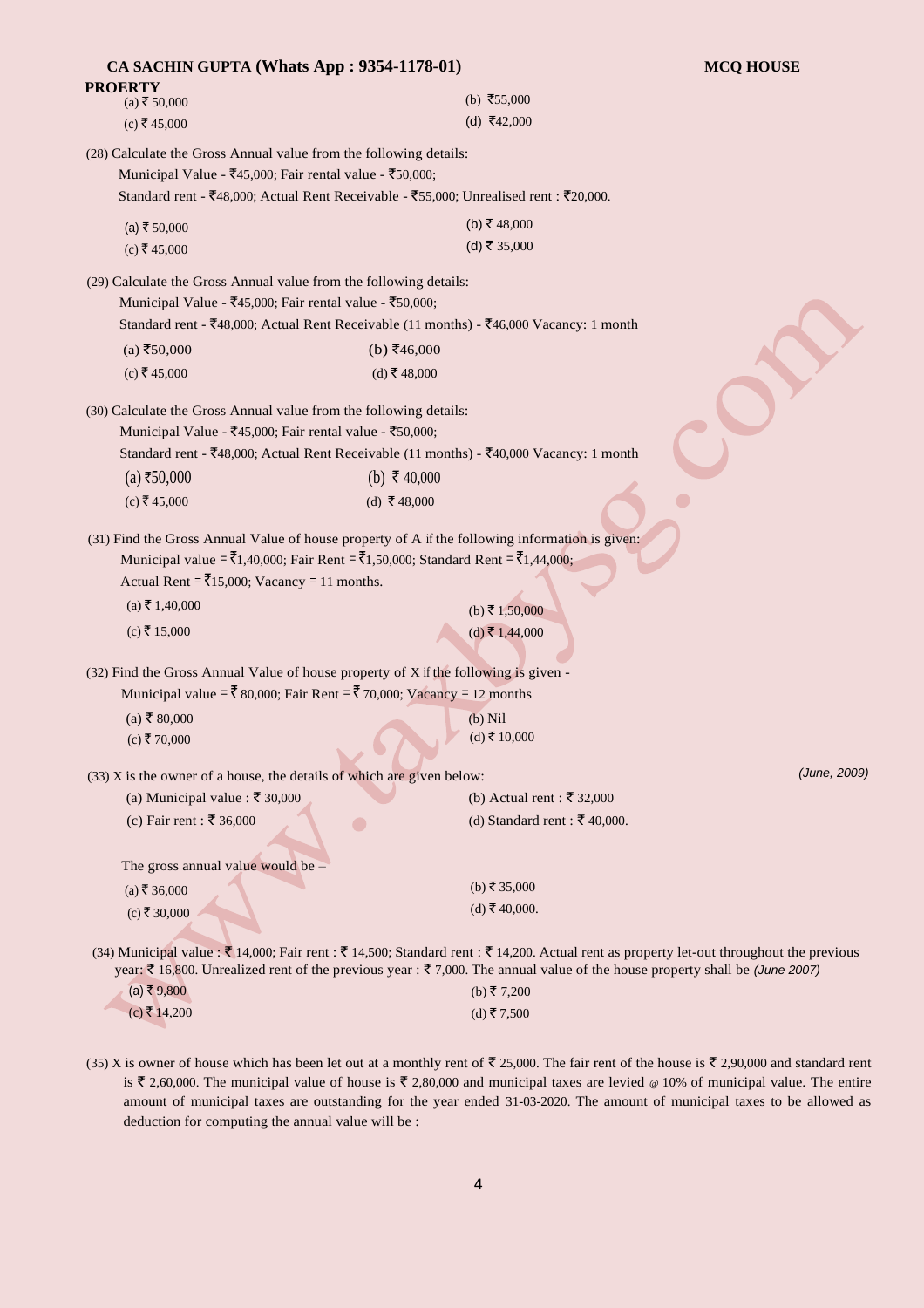### **CA SACHIN GUPTA (Whats App : 9354-1178-01) MCQ HOUSE PROERTY**

| $(a)$ ₹30,000 | (b)₹29,000 |
|---------------|------------|
| (c) ₹ 28,000  | $(d)$ Nil  |

(36) X is owner of house which has been let out at a monthly rent of  $\overline{\mathfrak{c}}$  25,000. The fair rent of the house is $\overline{\mathfrak{c}}$  2,90,000 and standard rent is  $\zeta$  2,60,000. The municipal value of house is  $\zeta$  2,80,000 and municipal taxes are levied @ 10% of municipal value. The entire amount of municipal taxes for the year ended 31-03-2020 are paid by the owner on 31-03-2020. The amount of municipal taxes to be allowed as deduction for computing the annual value will be :

| $(a)$ ₹30,000 | (b)₹29,000 |
|---------------|------------|
| $(c)$ ₹28,000 | $(d)$ Nil  |

(37) X is owner of house which has been let out at a monthly rent of  $\bar{\mathfrak{F}}$  25,000. The fair rent of the house is  $\bar{\mathfrak{F}}$  2,90,000 and standard rent is  $\bar{\zeta}_2$ ,60,000. The municipal value of house is  $\bar{\zeta}_2$ ,80,000 and municipal taxes are levied @ 10% of municipal value. The entire amount of municipal taxes for the year ended 31-03-2020 out of which half of the municipal taxes are paid by the tenant. The amount of municipal taxes to be allowed as deduction for computing the annual value will be :

| $(a)$ ₹30,000 | (b) ₹29,000 |
|---------------|-------------|
| (c) ₹14,000   | $(d)$ Nil   |

(38) Bhaskar owns a house, which is self-occupied upto 31-5-2019. W.e.f. 1-6-2019, the property is let to Hari at  $\bar{\tau}$  40,000 p.m. Determine the Gross Annual Value of the house if the municipal value is  $\bar{\tau}$  4,15,000; Fair Rent  $\bar{\tau}$  4,20,000 and standard rent is  $\bar$ ₹4,10,000.

| $(a)$ ₹ 4,00,000 | (b) ₹4,20,000 |
|------------------|---------------|
| $(c)$ ₹ 4,10,000 | (d) ₹4,15,000 |

(39) Laxman owns a house, which is self-occupied upto 31-5-2019. W.e.f. 1-6-2019, the property is let to Praveen at  $\bar{\tau}$  42,000 p.m. Determine the Gross Annual Value of the house if the municipal value is  $\bar{\mathcal{F}}4,15,000$ ; Fair Rent  $\bar{\mathcal{F}}4,30,000$  and standard rent is  $\bar$ ₹4,10,000.

| $(a)$ ₹ 4,20,000 | (b) ₹4,30,000 |
|------------------|---------------|
| $(c)$ ₹ 4,10,000 | (d) ₹4,15,000 |

(40) Manish owns a house, which is self-occupied upto  $31$ -5-2019. W.e.f. 1-6-2019, the property is let to Sushil at  $\overline{z}$  42,000 p.m. Determine the Net Annual Value of the house if the municipal value is  $\bar{\tau}$  4,15,000; Fair Rent  $\bar{\tau}$  4,30,000 and standard rent is  $\bar{\xi}$  4,10,000 and tenant has paid 10% of municipal value as municipal taxes.

> $(b)$ ₹4,30,000  $(d)$ ₹4,15,000

 $(a) \, \overline{\mathfrak{F}} 4,20,000$ 

 $(c)$  ₹ 3,78,500

## **DEDUCTIONS FROM ANNUAL VALUE - SECTION 24**

(41) Which of the following deduction are to be made from income house property?

| (a) Statutory deduction | (b) Interest on borrowed loan |
|-------------------------|-------------------------------|
| (c) Both (a) and (b)    | (d) Option (a) but not (b)    |

(42) The construction of a house was completed on 31<sup>st</sup> January, 2020, The owner of the house took a loan of  $\bar{\mathfrak{X}}$  20,00,000 @ 6% p.a. on 1st May, 2019. In this case the deduction allowable for the previous year 2019-20 towards interest on borrowings is - *(June 2016)* 

| $(a) \xi$ ₹22,000 | (b) ₹ 24,000          |
|-------------------|-----------------------|
| $(c)$ ₹ 1,10,000  | (d) None of the above |

(43) Vikram purchased a house for his residential purpose after taking a loan in January, 2018. During the previous year 2019-20, he paid interest on loan  $\bar{\mathcal{F}}2,17,000$ . While computing income from house property, the deduction is allowable to the extent of - *(Dec. 2009)* 

| $(a)$ ₹ 30,000   | (b)₹1,00,000      |
|------------------|-------------------|
| $(c)$ ₹ 2,17,000 | $(d)$ ₹ 2,00,000. |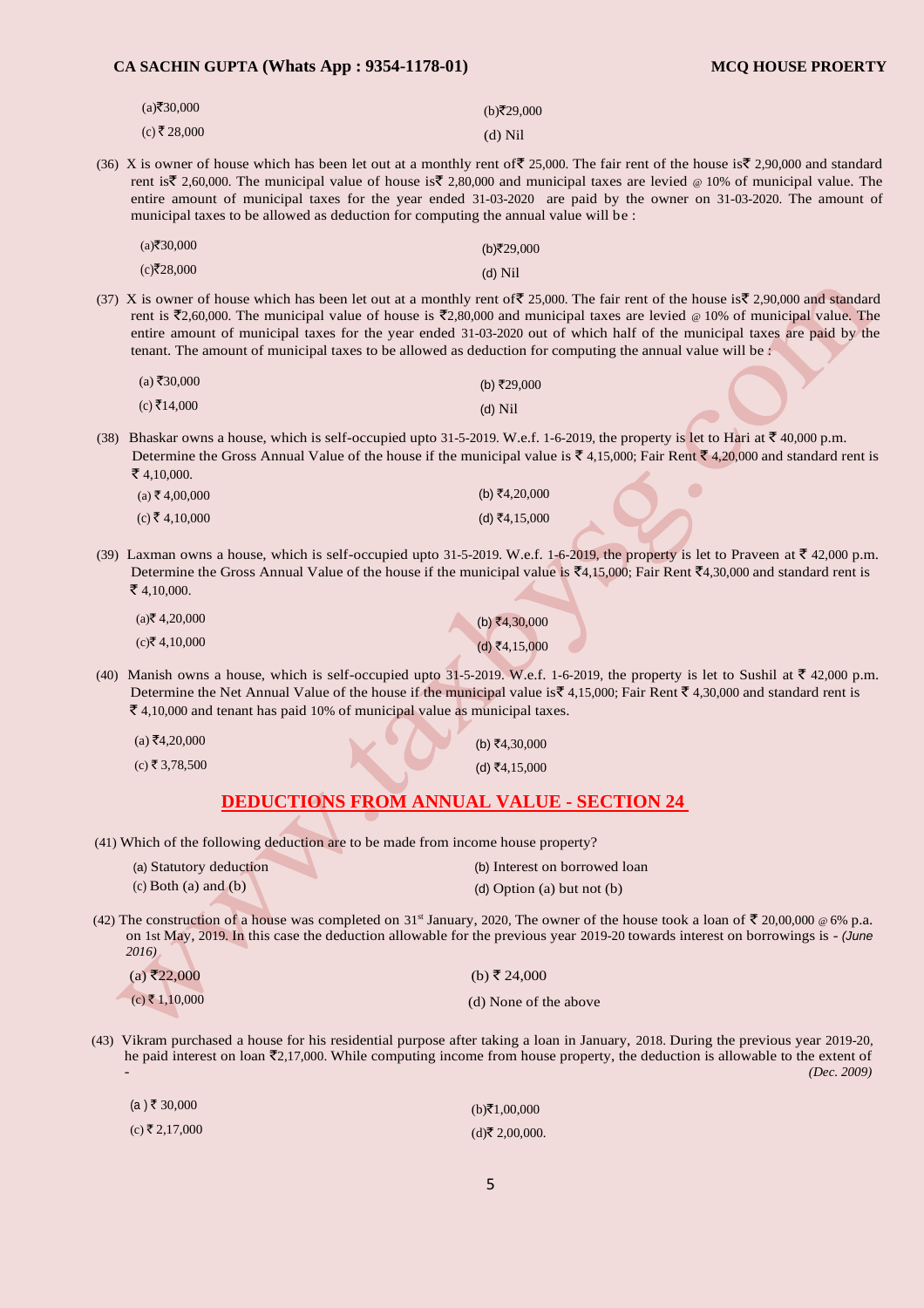| CA SACHIN GUPTA (Whats App: 9354-1178-01)                                                                            | <b>MCQ HOUSE</b>                                                                                                                                                                                                                                                     |  |  |  |
|----------------------------------------------------------------------------------------------------------------------|----------------------------------------------------------------------------------------------------------------------------------------------------------------------------------------------------------------------------------------------------------------------|--|--|--|
| <b>PROERTY</b><br>(44) When does pre-acquisition or pre-construction period commences -                              |                                                                                                                                                                                                                                                                      |  |  |  |
| (a) On the 1st year when loan is borrowed                                                                            | (b) On the date of borrowing                                                                                                                                                                                                                                         |  |  |  |
| (c) On the $1st$ April of the year when construction is<br>completed                                                 | (d) On the $31st$ March of the year when loan is<br>borrowed                                                                                                                                                                                                         |  |  |  |
| (45) When does pre-acquisition or pre-construction period ends?                                                      |                                                                                                                                                                                                                                                                      |  |  |  |
| 31 <sup>st</sup> march immediately prior to date of<br>(a)<br>completion of construction or acquisition of property. | (b) Date of repayment of loan                                                                                                                                                                                                                                        |  |  |  |
| $(c)$ (a) or (b) whichever is earlier                                                                                | (d) Any of these                                                                                                                                                                                                                                                     |  |  |  |
| (46) Which of the following amount is not allowed for deduction from income from house property?                     |                                                                                                                                                                                                                                                                      |  |  |  |
| (a)<br>Interest on loan borrowed for construction of<br>house property.                                              | Interest on fresh loan taken to repay original loan.<br>(b)                                                                                                                                                                                                          |  |  |  |
| (c) Interest on unpaid interest.                                                                                     | Interest on unpaid purchase price.<br>(d)                                                                                                                                                                                                                            |  |  |  |
| property used for self occupation is:                                                                                | (47) The maximum limit of deduction under section 24(b) for interest on borrowed capital on or after 1-4-1999 for repairs of house                                                                                                                                   |  |  |  |
| (a) ₹ 30,000                                                                                                         | (b) ₹ 2,00,000                                                                                                                                                                                                                                                       |  |  |  |
| (c) ₹ 50,000                                                                                                         | (d) ₹ $60,000$                                                                                                                                                                                                                                                       |  |  |  |
| construction of self occupied house property is:                                                                     | (48) The maximum limit of deduction under section 24(b) for interest on borrowed capital on or after 1-4-1999 for acquisition or                                                                                                                                     |  |  |  |
| ₹30,000<br>(a)                                                                                                       | (b) ₹ 2,00,000                                                                                                                                                                                                                                                       |  |  |  |
| ₹50,000<br>(c)                                                                                                       | (d) ₹ $60,000$                                                                                                                                                                                                                                                       |  |  |  |
| property used for self occupation is:                                                                                | (49) The maximum limit of deduction under section 24(b) for interest on borrowed capital before 1-4-1999 for construction of house                                                                                                                                   |  |  |  |
| (a) ₹ 30,000                                                                                                         | (b) ₹2,00,000                                                                                                                                                                                                                                                        |  |  |  |
| (c) ₹ 50,000                                                                                                         | (d) ₹ 60,000                                                                                                                                                                                                                                                         |  |  |  |
| taken is:                                                                                                            | (50) The maximum limit of deduction under section 24(b) for interest on borrowed capital on or after 1-4-1999 for construction of<br>house property used for self occupation if the house is completed within 5 years from the end of previous year in which loan is |  |  |  |
| $(a)$ ₹ 30,000                                                                                                       | (b) ₹ 2,00,000                                                                                                                                                                                                                                                       |  |  |  |
| (c) ₹ 50,000                                                                                                         | (d) ₹ $60,000$                                                                                                                                                                                                                                                       |  |  |  |
| house property used for self occupation shall be $\bar{\tau}$ 2,00,000 if -                                          | (51) The maximum limit of deduction under section 24(b) for interest on borrowed capital on or after 1-4-1999 for construction of                                                                                                                                    |  |  |  |
| (a)<br>the house is completed within 5 years from the<br>end of previous year in which loan is taken.                | the house is completed within 5 years from the<br>(b)<br>end of previous year in which construction is<br>started.                                                                                                                                                   |  |  |  |
| (c)<br>the house is completed within 5 years from the<br>date when the loan is taken.                                | the house is completed within 5 years from the<br>(d)<br>date when construction is started.                                                                                                                                                                          |  |  |  |
| be $\zeta$                                                                                                           | (52) M took a loan of ₹ 6,00,000 on 1-4-2017 from a bank for construction of a house. The loan carries an interest @ 10% p.a.<br>The construction is completed on 30-6-2018. The entire loan is still outstanding. The pre-construction period interest will         |  |  |  |
| (a) ₹ 60,000                                                                                                         | $(b)$ Nil                                                                                                                                                                                                                                                            |  |  |  |
| $(c)$ ₹ 75,000                                                                                                       | $(d)$ ₹ 90,000                                                                                                                                                                                                                                                       |  |  |  |
|                                                                                                                      |                                                                                                                                                                                                                                                                      |  |  |  |

6

"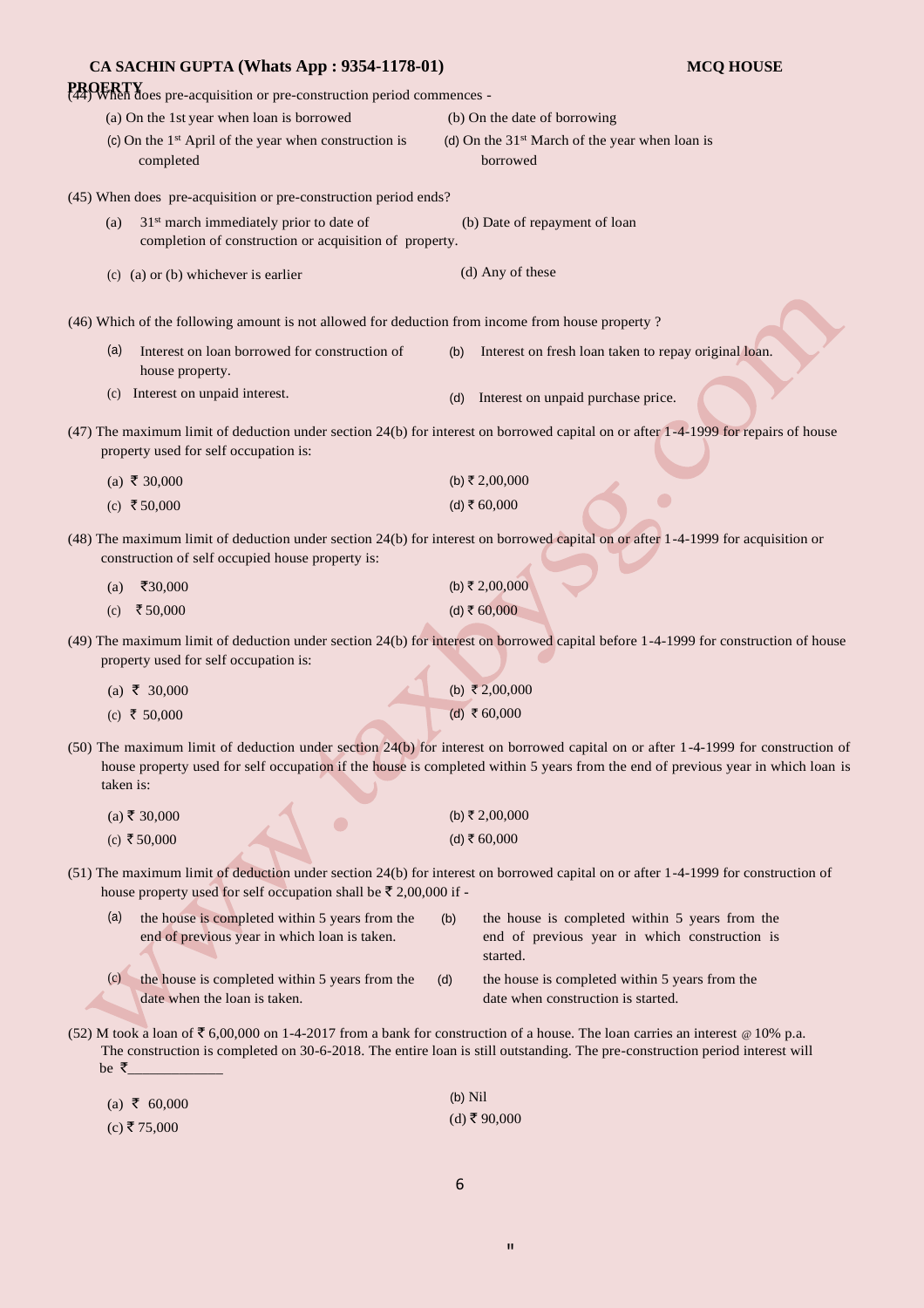| CA SACHIN GUPTA (Whats App : 9354-1178-01)                                                              |     | <b>MCQ HOUSE</b>                                                                                                                                                                                                                                                                                                                                                                                                                                                |
|---------------------------------------------------------------------------------------------------------|-----|-----------------------------------------------------------------------------------------------------------------------------------------------------------------------------------------------------------------------------------------------------------------------------------------------------------------------------------------------------------------------------------------------------------------------------------------------------------------|
| period interest will be $\bar{z}$                                                                       |     | PROFRTY a loan of ₹8,00,000 on 1-4-2018 from a bank for construction of a house. The loan carries an interest @ 12% p.a.<br>The construction is completed on 31-03-2019. The entire loan is still outstanding on 31-03-2020. The pre-construction                                                                                                                                                                                                               |
| $(a)$ ₹96,000                                                                                           |     | $(b)$ Nil                                                                                                                                                                                                                                                                                                                                                                                                                                                       |
| $(c)$ ₹1,92,000                                                                                         |     | (d) ₹1,50,000                                                                                                                                                                                                                                                                                                                                                                                                                                                   |
| allowable in Assessment Year 2020-21 will be                                                            |     | (54) R took a loan of ₹8,00,000 on 1-4-2017 from a bank for construction of a house. The loan carries an interest $\textdegree$ 12 % p.a.<br>The construction is completed on 31-03-2019. The entire loan is still outstanding on 31-03-2020. The pre-construction period interest                                                                                                                                                                              |
| $(a)$ ₹ 19,200                                                                                          |     | (b) ₹38,400                                                                                                                                                                                                                                                                                                                                                                                                                                                     |
| $(c)$ ₹ 96,000                                                                                          |     | $(d)$ ₹1,92,000                                                                                                                                                                                                                                                                                                                                                                                                                                                 |
| Assessment Year 2020-21 will be                                                                         |     | (55) X took a loan of ₹8,00,000 on 1-4-2017 from a bank for construction of a house. The loan carries an interest $\omega$ 12 % p.a.<br>The construction is completed on 31-03-2019. The entire loan is still outstanding on 31-03-2020. The total interest allowable in                                                                                                                                                                                        |
| $(a)$ ₹ 1,15,200                                                                                        |     | (b) ₹ 1,34,400                                                                                                                                                                                                                                                                                                                                                                                                                                                  |
| $(c)$ ₹ 96,000                                                                                          |     | $(d)$ ₹ 1,92,000                                                                                                                                                                                                                                                                                                                                                                                                                                                |
| year is ₹24,000 and for the earlier year paid now is ₹16,000, the income from house property would be - |     | (56) When a house property is let-out throughout the year for a monthly rent of ₹22,000 and municipal tax paid for current<br>(Dec. 2015)                                                                                                                                                                                                                                                                                                                       |
| $(a)$ ₹1,68,000                                                                                         |     | (b) ₹1,56,800                                                                                                                                                                                                                                                                                                                                                                                                                                                   |
| $(c)$ ₹1,84,800                                                                                         |     | $(d)$ ₹2,24,000                                                                                                                                                                                                                                                                                                                                                                                                                                                 |
|                                                                                                         |     | (57) X is owner of house which has been let out at a monthly rent of $\mathfrak{F}25,000$ . The fair rent of the house is $\mathfrak{F}2,90,000$ and standard rent is<br>₹2,60,000. The municipal value of house is ₹2,80,000 and municipal taxes are levied $\ge 10\%$ of municipal value. The entire amount<br>of municipal taxes for the year ended 31-03-2020 are paid by the owner. The income from house property will be :                               |
| (a) ₹1,90,400                                                                                           |     | $(b)$ ₹1,76,400                                                                                                                                                                                                                                                                                                                                                                                                                                                 |
| (c) ₹1,62,400                                                                                           |     | $(d)$ ₹2,72,000                                                                                                                                                                                                                                                                                                                                                                                                                                                 |
| income from house property will be                                                                      |     | (58) S is owner of house which has been let out at a monthly rent of $\overline{\xi}30,000$ . The fair rent of the house is $\overline{\xi}2,90,000$ and standard rent is<br>₹2,60,000. The municipal value of house is ₹2,80,000 and municipal taxes are levied @ 10% of municipal value. The entire amount of<br>municipal taxes for the year ended 31-03-2020 are paid by the owner. Interest on borrowed capital is $\bar{\tau}2,10,000$ (outstanding). The |
| $(a)$ ₹2,32,400                                                                                         |     | (b) ₹22,400                                                                                                                                                                                                                                                                                                                                                                                                                                                     |
| $(c)$ ₹1,62,400                                                                                         |     | (d) ₹32,400                                                                                                                                                                                                                                                                                                                                                                                                                                                     |
| income from house property will be                                                                      |     | (59) G is owner of house which has been let out at a monthly rent of ₹20,000. The fair rent of the house is ₹2,90,000 and standard rent is<br>₹2,60,000. The municipal value of house is ₹2,80,000 and municipal taxes are levied @ 10% of municipal value. The entire amount of<br>municipal taxes for the year ended 31-03-2020 are paid by the owner. Interest on borrowed capital is $\overline{\text{5}}60,000$ (outstanding). The                         |
| (a) ₹1,02,400                                                                                           | (b) | ₹1,62,400                                                                                                                                                                                                                                                                                                                                                                                                                                                       |
| (c) ₹ 88,400                                                                                            | (d) | ₹ $1,48,400$                                                                                                                                                                                                                                                                                                                                                                                                                                                    |
| (60) In case of self-occupied property, statutory deduction under section 24(a) shall be :              |     |                                                                                                                                                                                                                                                                                                                                                                                                                                                                 |

| $(a)$ Nil       | (b)₹30,000  |
|-----------------|-------------|
| $(c)$ ₹2,00,000 | (d) ₹90,000 |

(61) Under which of the following circumstances the income from house property is exempt from tax

| (a) Farm house                 | (b) Trade Union      |
|--------------------------------|----------------------|
| (c) One self occupied property | (d) All of the above |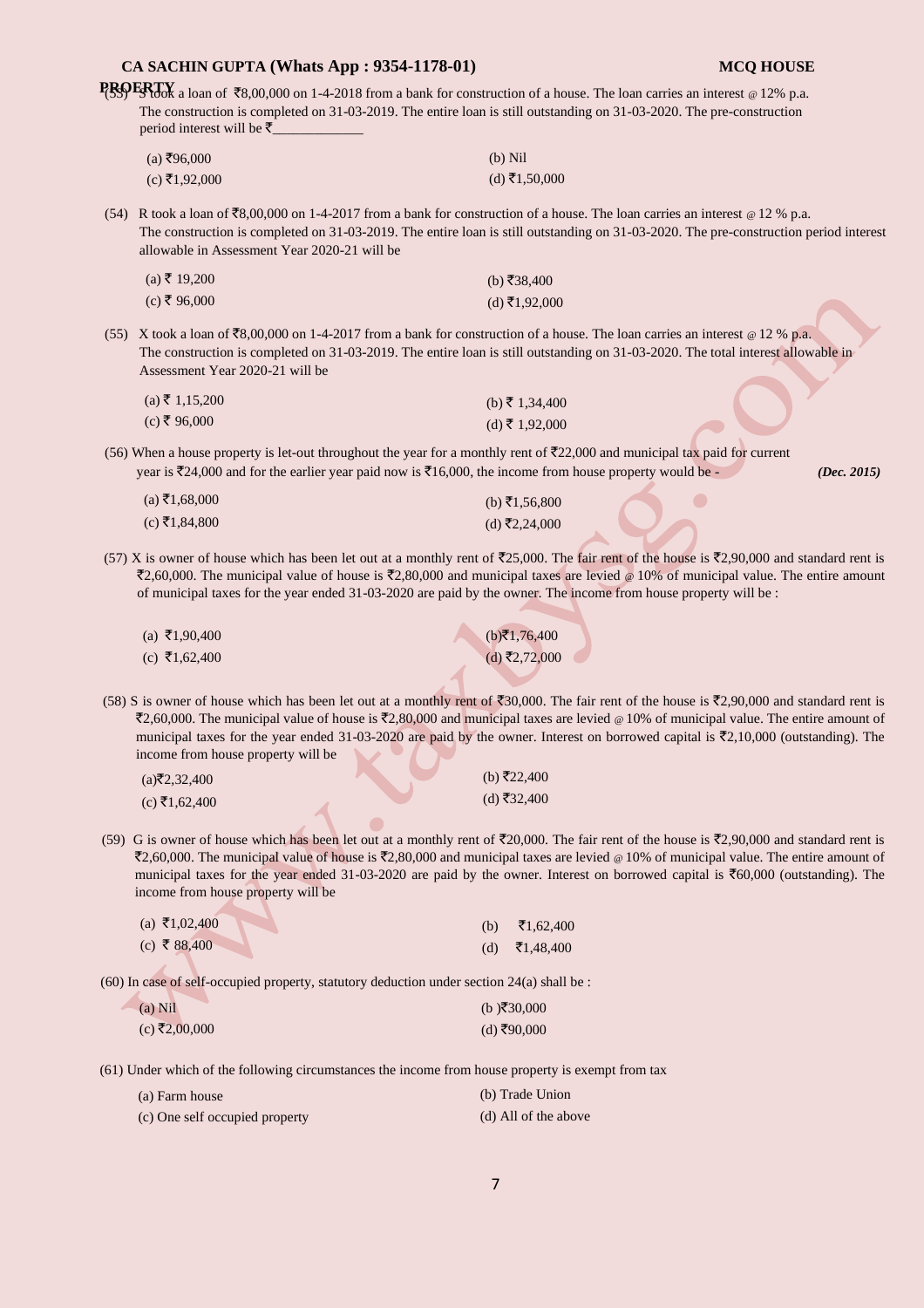## **CA SACHIN GUPTA (Whats App : 9354-1178-01) MCQ HOUSE**

**PROERTY**<br>(62) If the respective shares of income of co-owners are not definite and ascertainable, the co-owners shall be assessed as:

|      | (a) | AOP.                                                                                                                                                                 | (b) | <b>BOI</b>                                                                                                                                                                                                                                                                                                                                                                                                          |
|------|-----|----------------------------------------------------------------------------------------------------------------------------------------------------------------------|-----|---------------------------------------------------------------------------------------------------------------------------------------------------------------------------------------------------------------------------------------------------------------------------------------------------------------------------------------------------------------------------------------------------------------------|
|      | (c) | Joint owners                                                                                                                                                         | (d) | Any of these                                                                                                                                                                                                                                                                                                                                                                                                        |
| (63) |     | Who amongst the following is not a deemed owner?                                                                                                                     |     |                                                                                                                                                                                                                                                                                                                                                                                                                     |
|      | (a) | An individual who transfers his house property<br>otherwise then for adequate consideration to<br>his or her spouse.                                                 | (b) | A member of a co-operative society, company<br>or an AOP to whom a building or part thereof<br>is alloted.                                                                                                                                                                                                                                                                                                          |
|      | (c) | The holder of impartible estate of an HUF.                                                                                                                           | (d) | None of the above.                                                                                                                                                                                                                                                                                                                                                                                                  |
|      |     | In which of the following case he will not be considered as deemed owner?                                                                                            |     | (64) Mr. Kamal had two children Sumit and Sushmita (married with Aman) of age 15 & 17 respectively and wife named Anu.                                                                                                                                                                                                                                                                                              |
|      |     | (a) Transfer of property to Anu.                                                                                                                                     |     | (b) Transfer of property to Sushmita.                                                                                                                                                                                                                                                                                                                                                                               |
|      |     | (c) Transfer of property to Sumit.                                                                                                                                   |     | (d) None of the above.                                                                                                                                                                                                                                                                                                                                                                                              |
|      |     | (65) What are the conditions to be fulfilled in order to claim exemption of unrealized rent?                                                                         |     |                                                                                                                                                                                                                                                                                                                                                                                                                     |
|      | (a) | The defaulting tenant is in occupation of any other (b) Steps have been taken to compel him to<br>property of the assessee.                                          |     | vacate the property.                                                                                                                                                                                                                                                                                                                                                                                                |
|      | (c) | The tenancy is bona fide.                                                                                                                                            |     | $(d)$ Both $(b)$ and $(c)$                                                                                                                                                                                                                                                                                                                                                                                          |
|      |     | is ₹ 20,000, the amount of deduction allowed under section 24(a) shall be ₹ --------------                                                                           |     | (66) The net annual value of house let-out is $\bar{\tau}$ 1,00,000 and actual amount spent by the assessee on repairs and insurance premium                                                                                                                                                                                                                                                                        |
|      |     | (a) ₹ 20,000                                                                                                                                                         |     | (b) ₹ 30,000                                                                                                                                                                                                                                                                                                                                                                                                        |
|      |     | (c) ₹ 25,000                                                                                                                                                         |     | (d) ₹ 22,000                                                                                                                                                                                                                                                                                                                                                                                                        |
|      |     | assessment year 2020-21.                                                                                                                                             |     | (67) X took a loan of ₹ 6,00,000 on 1-4-2017 from a bank for construction of a house. The loan carries an interest $\circ$ 10% p.a.<br>The construction is completed on 15-6-2019. The entire loan is still outstanding. Compute the interest allowable for the                                                                                                                                                     |
|      | (a) | ₹60,000                                                                                                                                                              |     | (b) ₹1,80,000                                                                                                                                                                                                                                                                                                                                                                                                       |
|      | (c) | ₹84,000                                                                                                                                                              |     | $(d)$ ₹24,000                                                                                                                                                                                                                                                                                                                                                                                                       |
|      |     | (68) B had one self occupied house property in Mumbai for residence. Fair rent of that property is $\overline{5}56,000$ per annum.                                   |     |                                                                                                                                                                                                                                                                                                                                                                                                                     |
|      |     | property for assessment year 2020-21?                                                                                                                                |     | Municipal valuation is ₹ 28,000. Municipal taxes paid are ₹5,000 including ₹1,000 for an earlier year. The house was<br>constructed in December, 2008 with a loan of $\text{\textsterling}12,00,000$ from a bank taken in November, 2007. During the previous year<br>2019-20, the assessee refunded $\bar{\xi}2,30,000$ which includes $\bar{\xi}2,18,000$ as current year interest. Compute the income from house |
|      |     | (a) Loss of ₹ 30,000                                                                                                                                                 |     | (b) Loss of ₹ 2,18,000                                                                                                                                                                                                                                                                                                                                                                                              |
|      |     | $(c)$ Nil                                                                                                                                                            |     | (d) Loss of ₹ 2,00,000                                                                                                                                                                                                                                                                                                                                                                                              |
|      |     | (69) Which out of the following is not a case of deemed ownership of house property?                                                                                 |     |                                                                                                                                                                                                                                                                                                                                                                                                                     |
|      |     | (a) Transfer to a spouse for inadequate<br>consideration                                                                                                             |     | (b) Transfer to a minor child for inadequate<br>consideration                                                                                                                                                                                                                                                                                                                                                       |
|      |     | (c) Holder of an impartible estate                                                                                                                                   |     | (d) Co-owner of a property                                                                                                                                                                                                                                                                                                                                                                                          |
|      |     | (70) Jagdish, after sale of his house property during August, 2018, received arrears of rent amounting to $\bar{\zeta}$ 40,000 on 2 <sup>nd</sup><br>$2020 - T1 = -$ |     |                                                                                                                                                                                                                                                                                                                                                                                                                     |

February, 2020. The said income is chargeable to tax under the head -------------and the taxable income would be  $\bar{\tau}$ -------

(a) Income from house property;  $\bar{\tau}$ 28,000 (b) Income from other Sources;  $\bar{\tau}$  28,000

(c) Income from house property;  $\overline{\xi}40,000$  (d) Income from other sources;  $\overline{\xi}40,000$ 

(71) Rakesh, after sale of his house property during August, 2018, received unrealised rent amounting to  $\bar{f}80,000$  on 2<sup>nd</sup> February, 2020. The said income is chargeable to tax under the head------------- and the taxable income would be ₹-------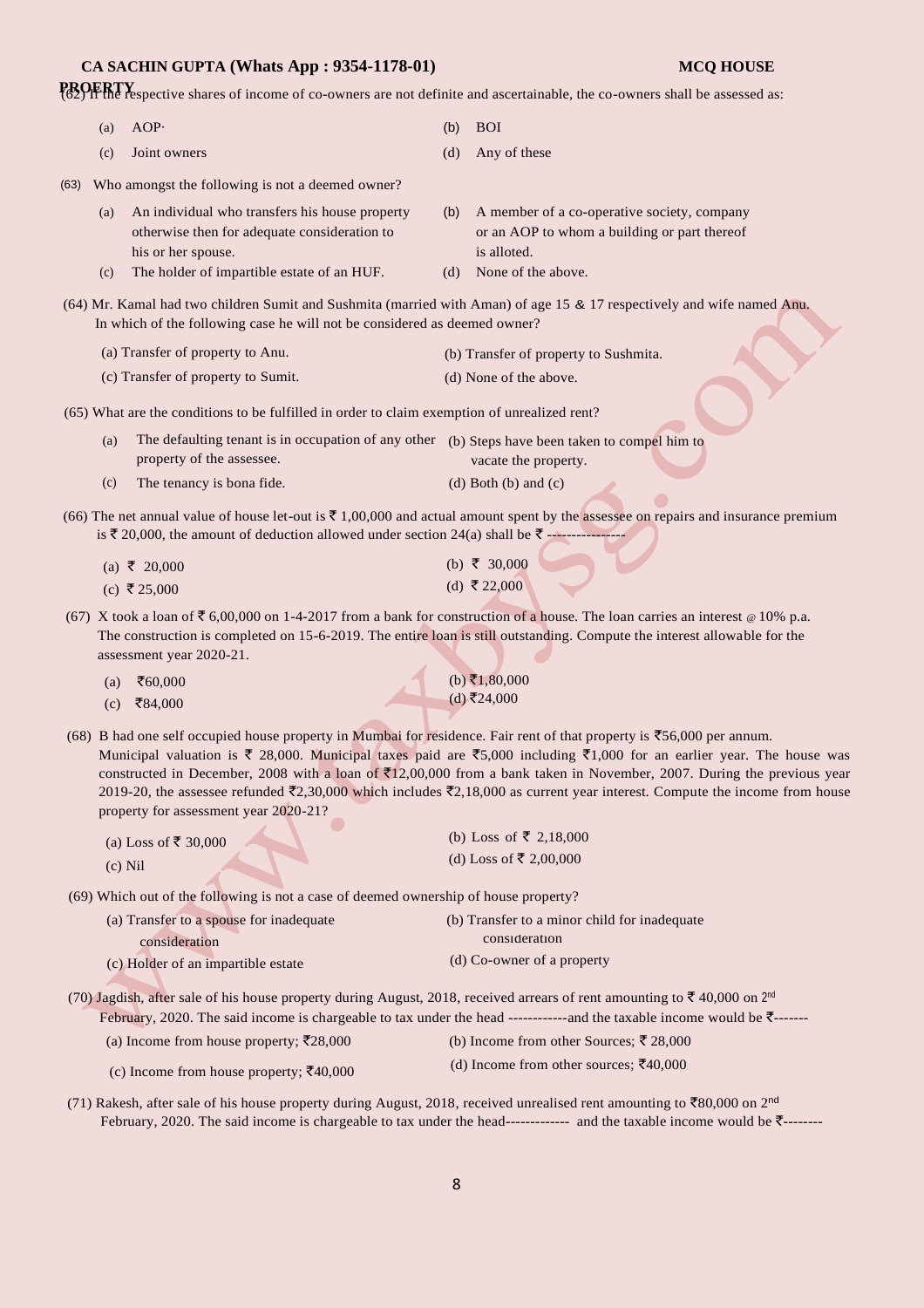| CA SACHIN GUPTA (Whats App : 9354-1178-01)                                                                    |                                            | <b>MCQ HOUSE PROERTY</b>                                                                                                                                                                                                                                                                                                          |
|---------------------------------------------------------------------------------------------------------------|--------------------------------------------|-----------------------------------------------------------------------------------------------------------------------------------------------------------------------------------------------------------------------------------------------------------------------------------------------------------------------------------|
| (a) Income from house property; ₹ 56,000<br>(c), Income from house property; ₹ 80,000                         |                                            | (b) Income from other Sources; ₹ 56,000<br>(d) Income from other sources; ₹ 80,000                                                                                                                                                                                                                                                |
|                                                                                                               |                                            | (72) Sakshi received $\bar{\tau}$ 30,000 as arrears of rent during the previous year 2019-20. The amount taxable under section 25A                                                                                                                                                                                                |
| would be ----------                                                                                           |                                            |                                                                                                                                                                                                                                                                                                                                   |
| $(a)$ Nil                                                                                                     |                                            | (b) ₹ 30,000                                                                                                                                                                                                                                                                                                                      |
| $(c)$ ₹ 21,000                                                                                                |                                            | (d) ₹ 25,000                                                                                                                                                                                                                                                                                                                      |
|                                                                                                               |                                            | (73) In case assessee is owner of more than two house which are self occupied by him, then at the option of the assessee:                                                                                                                                                                                                         |
| (a)<br>Two house shall be treated as self occupied and<br>the other houses shall be deemed to let out.        |                                            | (b)<br>One house shall be treated as self occupied and the<br>other houses shall be deemed to be vacant.                                                                                                                                                                                                                          |
| All the houses shall be treated as deemed to<br>(c)<br>be let out.                                            |                                            | (d)<br>All the houses shall be treated as self occupied.                                                                                                                                                                                                                                                                          |
| (74) Rajeev owns a house property. Following are the details about the property :<br>Municipal value of house | ₹ 72,000 per annum.                        |                                                                                                                                                                                                                                                                                                                                   |
| Fair rent of house<br>Standard rent of house                                                                  | ₹ 66,000 per annum.<br>₹ 60,000 per annum. |                                                                                                                                                                                                                                                                                                                                   |
| assessment year 2020-21.                                                                                      |                                            | The house was let out at $\bar{\tau}$ 6,000 per month but was sold on 1 <sup>st</sup> January, 2020. Find out income from house property for the                                                                                                                                                                                  |
| $(a)$ Nil                                                                                                     |                                            | (b) ₹ $50,400$                                                                                                                                                                                                                                                                                                                    |
| $(c)$ ₹ 37,800                                                                                                |                                            | (d) ₹ 25,000                                                                                                                                                                                                                                                                                                                      |
|                                                                                                               |                                            | (75) Mrs. Radha owns a house property which is let out @ ₹ 10,000 p.m. During the previous year ending 31 <sup>st</sup> Marh 2020, she received -                                                                                                                                                                                 |
| (i) Arrears of rent of ₹ 30,000; and (ii) unrealised rent of ₹ 20,000.                                        |                                            |                                                                                                                                                                                                                                                                                                                                   |
| Compute her income chargeable to tax under the head 'Income from House Property'.                             |                                            |                                                                                                                                                                                                                                                                                                                                   |
| $(a)$ ₹84,000                                                                                                 |                                            | (Dec. 2002)<br>(b) ₹1,04,000                                                                                                                                                                                                                                                                                                      |
| $(c)$ ₹ 1,25,000                                                                                              |                                            | $(d)$ ₹ 1,19,000                                                                                                                                                                                                                                                                                                                  |
| 2020-21 will be -                                                                                             |                                            | (76) Suresh let-out his house on 1 <sup>st</sup> April, 2019 on rent of ₹ 15,000 p.m. The fair rent and the municipal value of house are ₹13,500 p.m.<br>and $\bar{\tau}$ 16,000 p.m. respectively. Municipal taxes paid for the year were $\bar{\tau}$ 12,000. Income from house property for the assessment year<br>(Dec. 2015) |
| (a) ₹1,26,000                                                                                                 |                                            | (b) ₹ 1,76,000                                                                                                                                                                                                                                                                                                                    |
| (c) ₹ 1,05,000                                                                                                |                                            | (d) None of the above.                                                                                                                                                                                                                                                                                                            |
| house property is - (June 2016)                                                                               |                                            | (77) Ms. Ruby let out a property for $\bar{\ell}$ 20,000 per month during the year 2019-20. The municipal tax on the let-out property was enhanced<br>retrospectively. Hence, she paid $\bar{\tau}$ 60,000 as municipal tax which included arrears of municipal tax of $\bar{\tau}$ 45,000. Her income from                       |
| $(a)$ ₹ 1,80,000                                                                                              |                                            | (b) ₹ 1,57,500                                                                                                                                                                                                                                                                                                                    |
| $(c)$ ₹ 1,26,000                                                                                              |                                            | $(d)$ ₹ 1,36,500                                                                                                                                                                                                                                                                                                                  |
|                                                                                                               |                                            |                                                                                                                                                                                                                                                                                                                                   |

(78) Naresh owns two house properties. First property was used half for running his business and the other half was let-out at  $\overline{\tau}$  4,000 per month. The second property was wholly used as a residence by Naresh. Municipal value of the two properties were the same at ` 72,000 each per annum and local taxes @ 10%. Naresh's income from house property for the previous year 2019-20 will be -

 $(a) \bar{z} 33,600$  $(c)$  ₹ 28,560 (b) ₹ 31,080 (d) ₹ 62,160.

*(Dec. 2014)*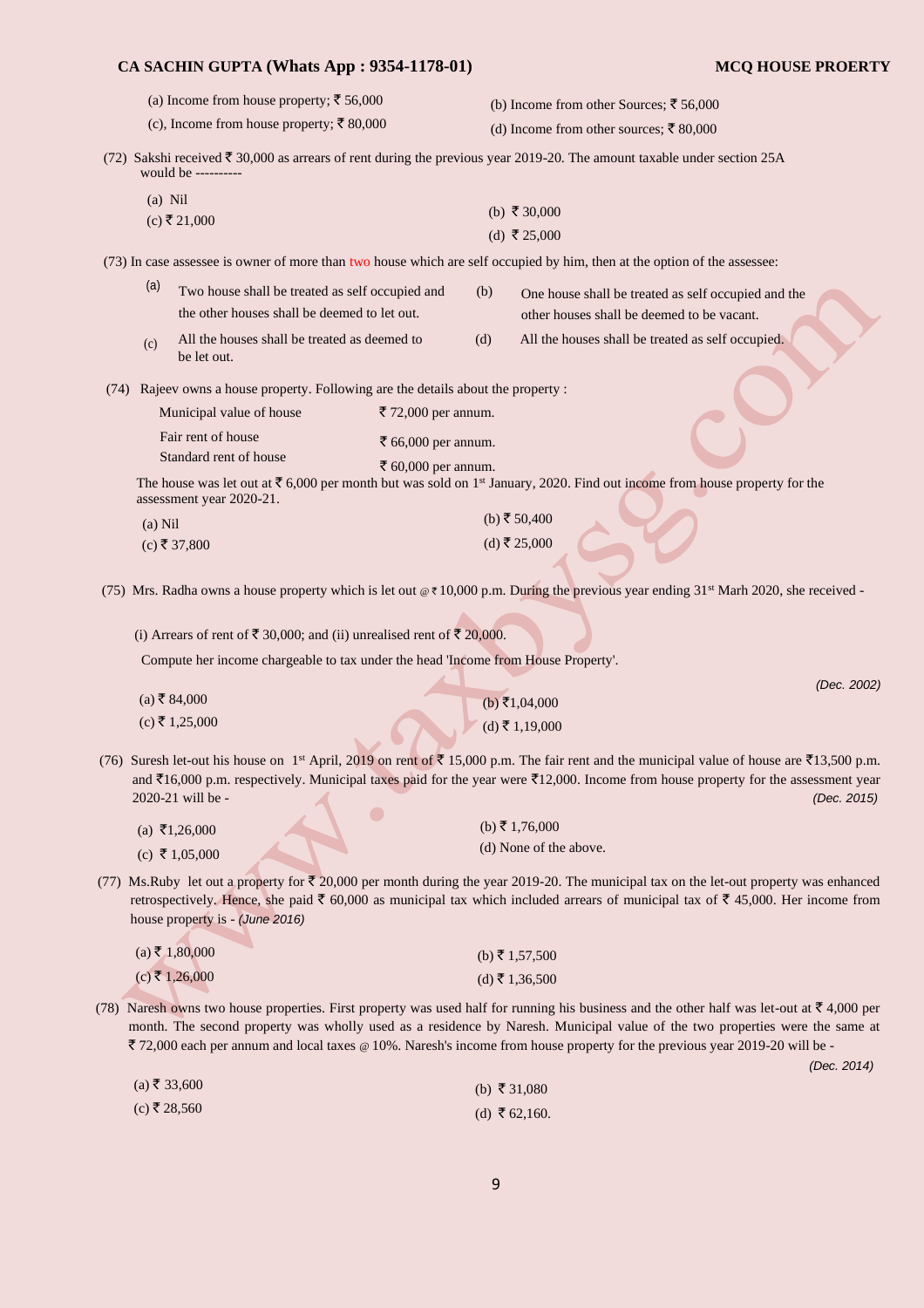### **CA SACHIN GUPTA (Whats App : 9354-1178-01) MCQ HOUSE PROERTY**

(79) Y is the owner of a commercial property let out at  $\bar{\tau}$  20,000 p.m. The municipal tax on the property is  $\bar{\tau}$  25,000 annually, 50% of which is payable by the tenant. This tax was actually paid on 15-04-2020. He had borrowed a sum of  $\overline{\tau}$  10 lacs from his cousin, resident in U.S.A. (in dollars) for the construction of the property on which interest @ 10% is payable. He has also received arrears of rent of  $\bar{\tau}$  20,000 during the year, which was not charged to tax in the earlier years. What is the property income of X for assessment year 2020-21 ?

| (a) ₹82,000 | (b) ₹ 73,250 |
|-------------|--------------|
| (c) ₹83,625 | (d) ₹ 88,000 |

(80) During the financial year 2019-20, Mr. A received a sum of  $\bar{\tau}$  1,80,000 ( $\bar{\tau}$  60,000 p.a.) by way of enhancement for the last three years as the Government department (tenant) enhanced the rate of rent with retrospective effect. The sum of  $\bar{\tau}$  -------be taxable in the assessment year 2020-21

| (a) ₹ 1,80,000 | (b) ₹ 1,26,000 |
|----------------|----------------|
| (c) ₹ 60,000   | (d) ₹ 42,000   |

(81) X, an American national, is resident in India during the PY ending on 31-3-2020. He was the owner of a building located in New York. The same was on rent @ US \$12,500 p.m. The Municipal Corporation of New York was paid taxes on such building of US \$ 10,000 on 12-2-2020. The value of one US \$ in Indian rupee remained at  $\bar{c}$  60 throughout the year. X wants to know his taxable income for house property for assessment year 2020-21.

|                 | (b) $\bar{\tau}$ NIL |
|-----------------|----------------------|
| (a) ₹58,80,000  | (d) ₹90,00,000       |
| (c) ₹ 63,00,000 |                      |

(82) When share of each co-owner in a house property is not definite, the income from such property shall be -

*(Dec. 2015)* 

(a) Taxed equally (b) Exempt from tax

(c) Taxed as association of persons (d) Taxed as body of individuals.